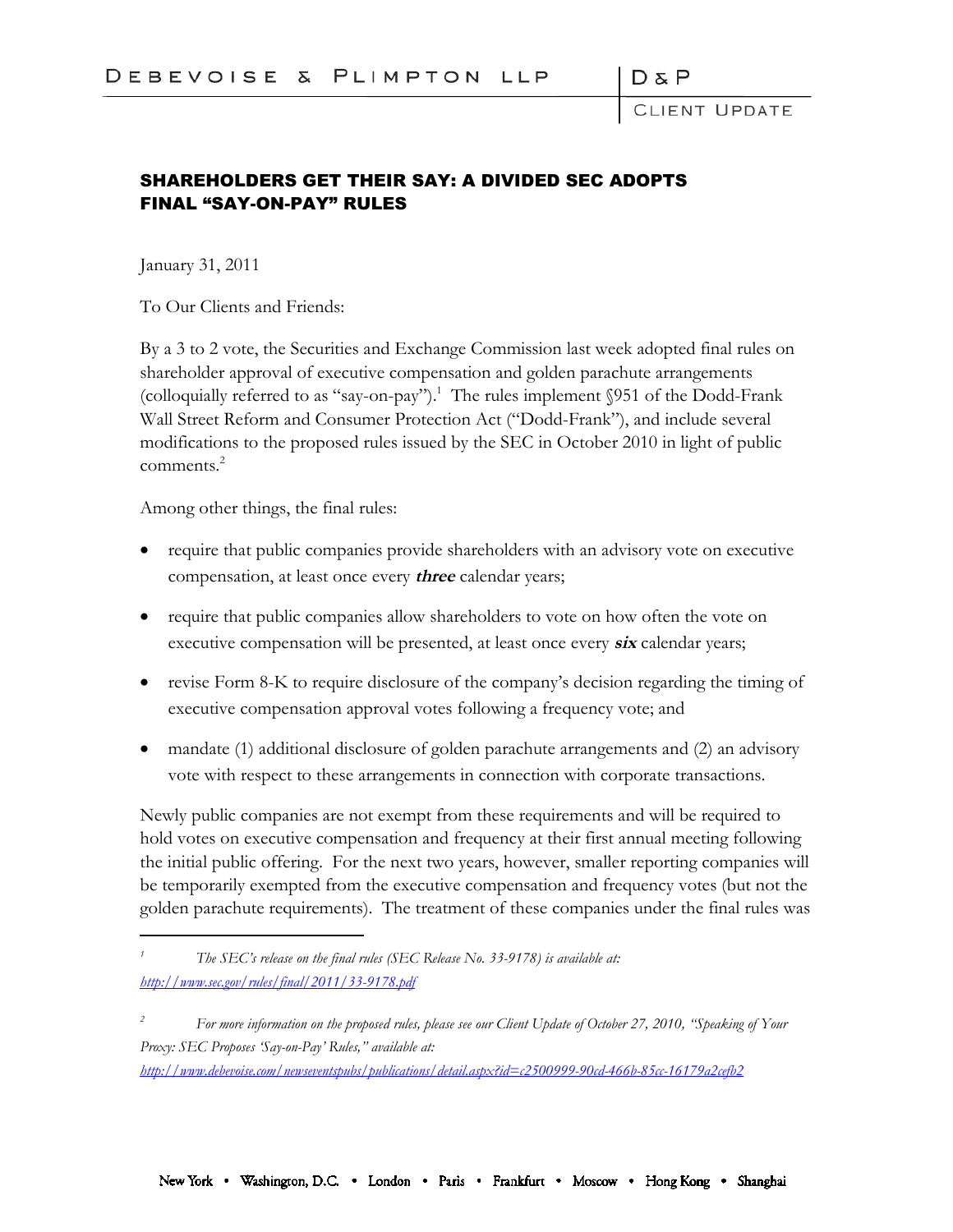CLIENT UPDATE

 $D \& P$ 

the subject of much controversy, and ultimately was the principal reason the two Commissioners who wanted a permanent exemption for smaller companies and a one-year delay for newly public companies voted against adoption.

The statutory provisions related to the executive compensation and frequency votes became effective as of **January 21, 2011**, and any proxy statement relating to a meeting on or after that date that is required to include executive compensation disclosure must also include separate resolutions for executive compensation and frequency votes, regardless of when the final rules go into effect. As a technical matter, however, the SEC's final rules are not effective until **April 25, 2011** and need not be complied with for proxy statements filed before that date; because of this unusual gap, from now until April 25, 2011, companies may rely for compliance purposes on the proposed rules, the final rules or the statute. The rules on golden parachutes will be effective for merger proxy statements filed on or after April 25, 2011.

## SAY-ON-PAY AND FREQUENCY VOTES

Final Rules on Votes. The SEC adopted the rules on shareholder approval of executive compensation and the frequency of approval substantially as proposed. Under these rules, companies must provide a separate shareholder advisory vote in proxy statements to approve the compensation of their named executive officers, and must give shareholders the opportunity to weigh in on how often they are presented with a vote. Shareholders must be given the right to choose an annual, biennial or triennial vote, or to abstain.

The final rules also clarify that these votes are only required with respect to an annual or special meeting at which proxies will be solicited for the election of directors, and that the votes are required only once during every three or six *calendar* years for executive compensation and frequency, respectively. While no specific language is required for either of the vote resolutions under the final rules, the SEC noted that the resolution should expressly indicate that the advisory vote is to approve the compensation of named executive officers "as disclosed pursuant to Item 402 of Regulation S-K" and provided a nonexclusive example of a resolution that would comply with the applicable requirements.

**Related Disclosure and Filings.** The SEC also adopted disclosure rules with respect to the executive compensation and frequency votes. Under the final rules, companies will be required to discuss in their CD&A whether and how their compensation policies and decisions took into account the most recent advisory vote on executive compensation, and if material, prior votes. The rules also add a Form 8-K filing requirement to disclose the company's decision with respect to the scheduling of the say-on-pay vote in light of the shareholders' vote on frequency. To give companies the opportunity to fully consider the shareholder vote, the Form 8-K must be filed no later than 150 calendar days following the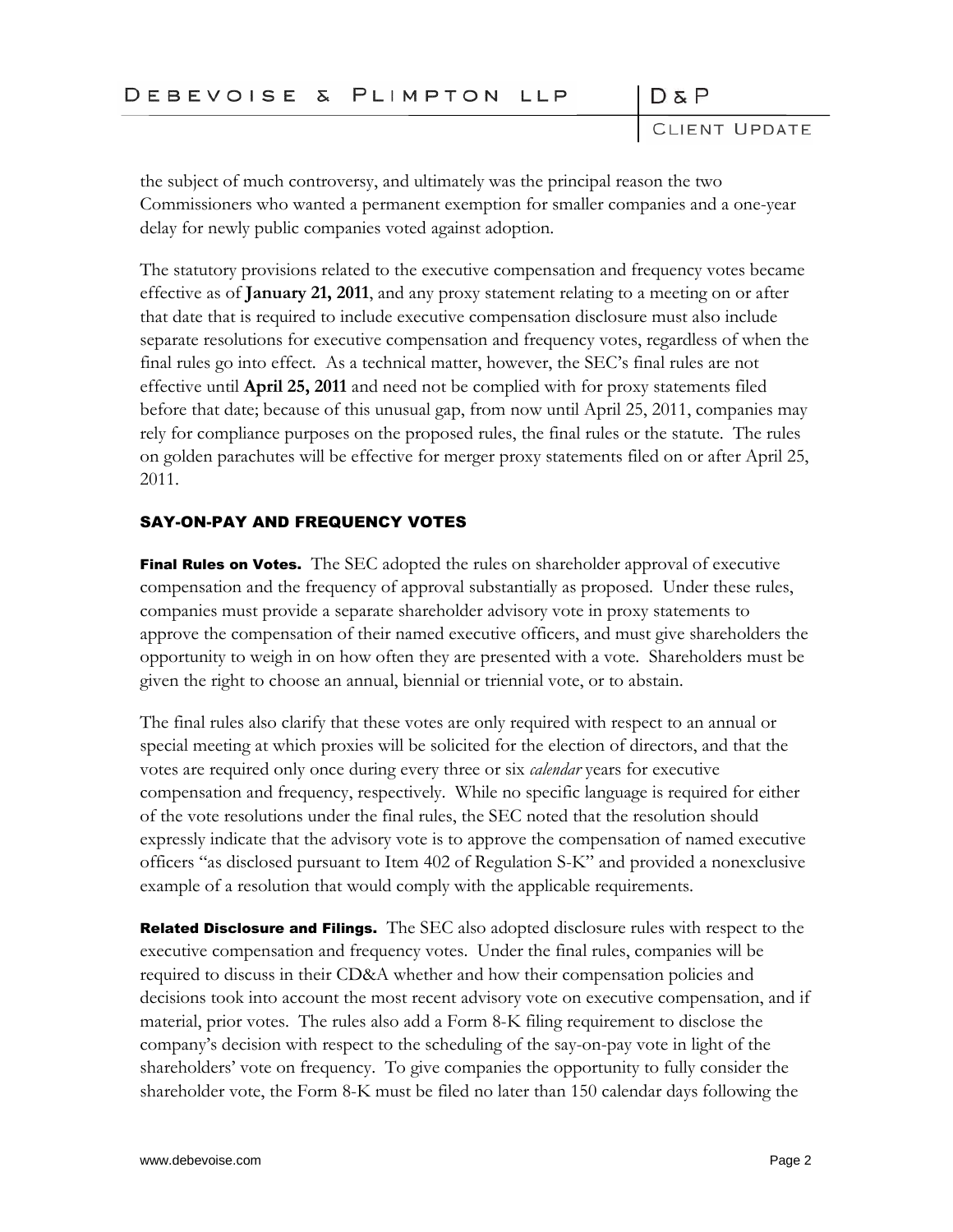$D \& P$ 

CLIENT UPDATE

meeting at which the frequency vote occurred, and in any event not later than 60 days prior to deadline for submission of shareholder proposals for the next annual meeting. The final rules also make clear that the inclusion of any advisory vote on executive compensation, including a say-on-pay vote or a vote on the frequency of say-on-pay votes, will not trigger a requirement that the proxy statement be filed in preliminary form with the SEC.

## GOLDEN PARACHUTES

**Disclosure.** The SEC's final rules maintain the broad disclosure of golden parachute arrangements originally proposed last October. Under the final rules, companies will be required to disclose in merger proxies (and related disclosure documents), as well as other similar solicitations such as exchange offers, tender offers, and going private transactions, in both narrative and tabular formats the golden parachute arrangements between (i) the target or acquirer and (ii) the target's named executive officers. This disclosure is only necessary for compensation that is based on or otherwise relates to the transaction and excludes compensation related to any post-transaction employment agreements as well as arrangements with officers of foreign private issuers from the disclosure requirements. Unlike disclosure of change in control payments under the proxy rules for annual meetings, however, there is no exception for broad-based benefits *de minimis* perquisites or other personal benefits. Third-party bidders (other than ingoing private transactions) are not required to include the disclosure in their documents. The SEC also made clear that the golden parachute disclosure provision does not change the disclosure obligations in regular annual meeting proxies.

**Shareholder Vote.** The rule on shareholder advisory votes of golden parachute arrangements was adopted substantially as proposed. Unlike the disclosure provisions described above, the advisory vote will not be required at meetings in which shareholders are asked to approve other proposals (*e.g*., stock issuances) in connection with a transaction, nor is the vote required to cover arrangements between the acquirer and the soliciting target's named executive officers. Golden parachute arrangements that were already subject to a shareholder say-on-pay vote are exempt from a separate vote in the merger proxy, but only if the shareholders received at the time of the say-on-pay vote information in the format required under the new golden parachute disclosure rules for merger proxies and the terms of those arrangements have not been modified. These conditions are therefore likely to limit the utility of this exception.

\* \* \*